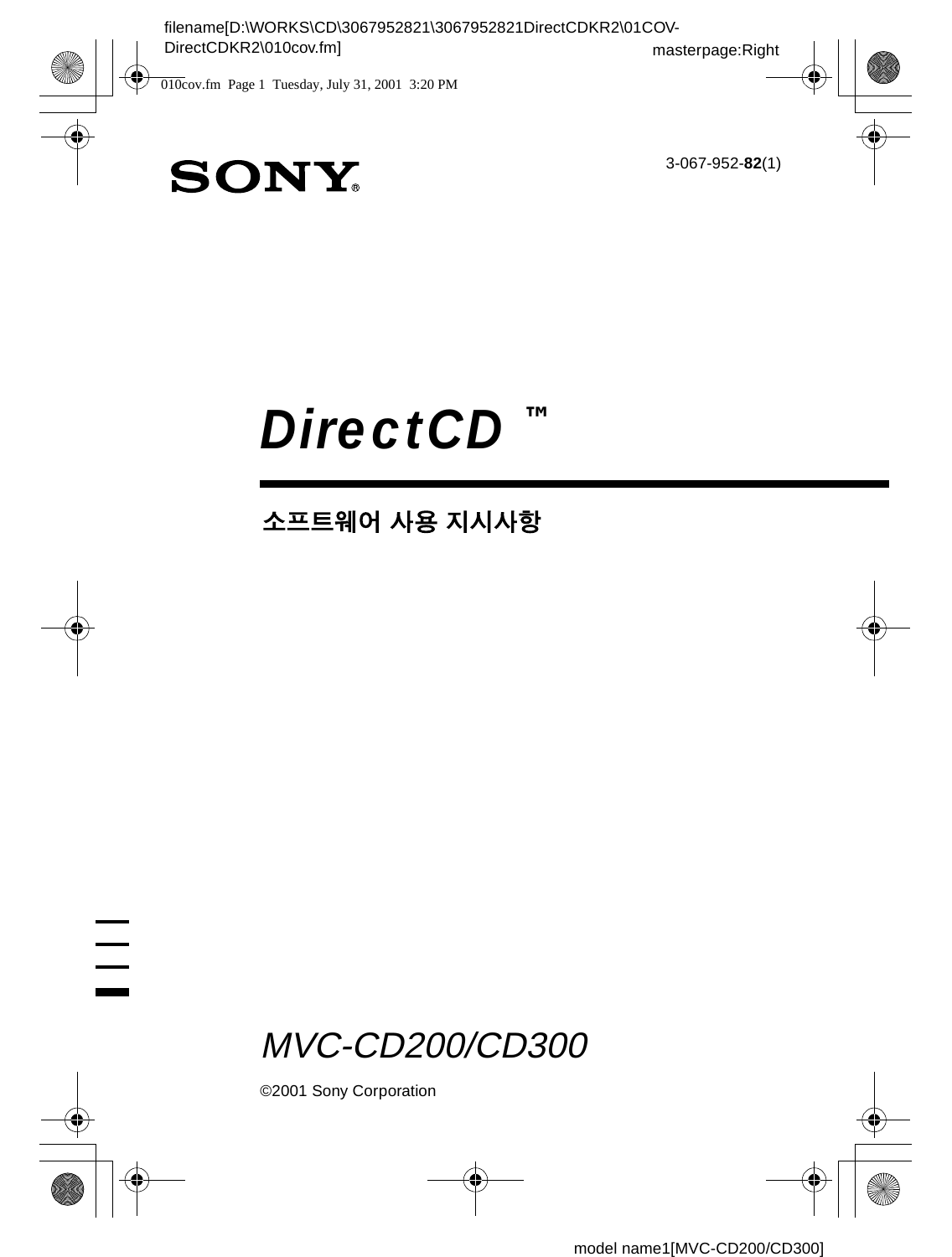### <span id="page-1-0"></span>사용 주의 사항

Program © Copyright 1999 Adaptec, Inc. All rights reserved./ Documentation © 2001 Sony Corporation

All rights reserved. Sony Corporation 의 사전 승인없이 본 설명서나 여기에 설명된 소프트웨어의 전체 또는 일부분을 전제, 번역 또는 변화할 수 없습니다.

SONY CORPORATION 은 어떠한 경우에도 본 설명서, 소프트웨어 및 여기 수록된 정보의 사용과 관련하여 발생한 부수적 결과적 특수한 손상에 대해 책임지지 않습니다. 또한. 어떠한 계약 또는 불법 행위에 근거한 경우에도 책임지지 않습니다.

Sony Corporation 은 예고없이 본 설명서나 여기 수록된 정보를 수정할 수 있습니다.

여기 언급된 소프트웨어는 개별 사용권 계약에 의해 제하됩니다.

#### 상표

- Adaptec 은 Adaptec, Inc 의 등록 상표입니다.
- Easy CD Creator 및 DirectCD 는 Adaptec, Inc 의 상표입니다.
- Microsoft 및 Windows는 미국 및 기타 국가에 등록된 Microsoft Corporation 의 상표입니다.
- Macintosh 및 Power PC 는 미국 및 기타 국가에 등록된 Apple Computer, Inc. 의 상표입니다.
- 본 설명서에 언급된 기타 모든 제품명은 해당 업체의 상표 또는 등록 상표입니다. "TM" 및 "®" 는 경 우에 따라 생략되었습니다.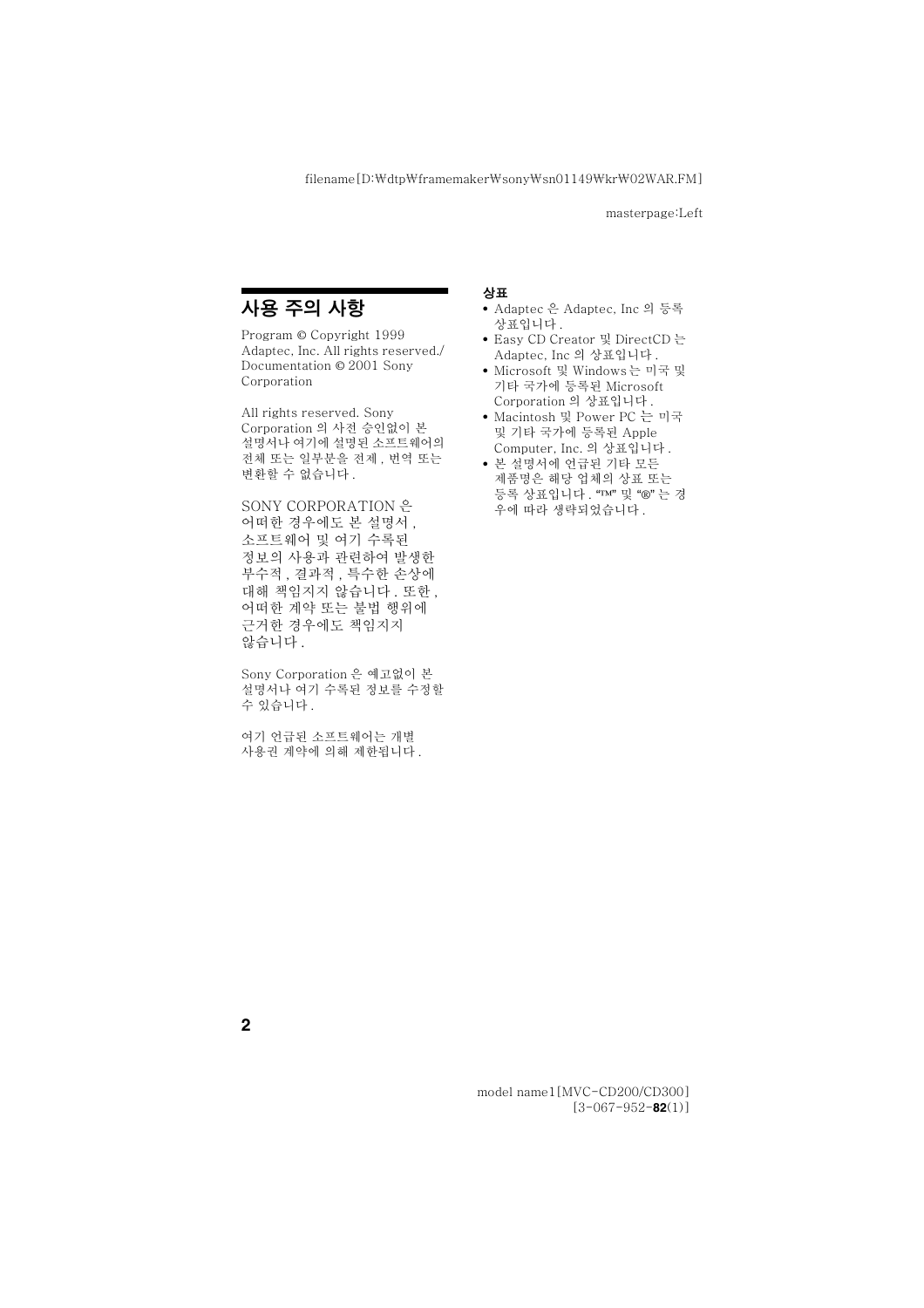### 목차

| DirectCD 사용에 대한 |  |
|-----------------|--|
|                 |  |
|                 |  |
| CD-RW 사용시 7     |  |
|                 |  |
| DirectCD 사용 10  |  |
| DirectCD 시작 10  |  |
| 디스크에 데이타 기록 11  |  |
| 디스크 꺼내기 12      |  |
| CD-R 사용시 12     |  |
| CD-RW 사용시 13    |  |
| 디스크의 데이터 수정 14  |  |
| 디스크에 데이터 추가 14  |  |
| 디스크의 파일 삭제 14   |  |

CD-R 또는 CD-RW 사용 여부에 따라 몇 가지 작동 과정이 다를 수 있습니다. 각각의 작동 세부 사항에 대해서는 6 페이지의 "DirectCD 사용에 대한 참고 사항 " 또는 12 페이지의 " 디스크 꺼내기 " 를 참조하십시오[.](#page-11-2)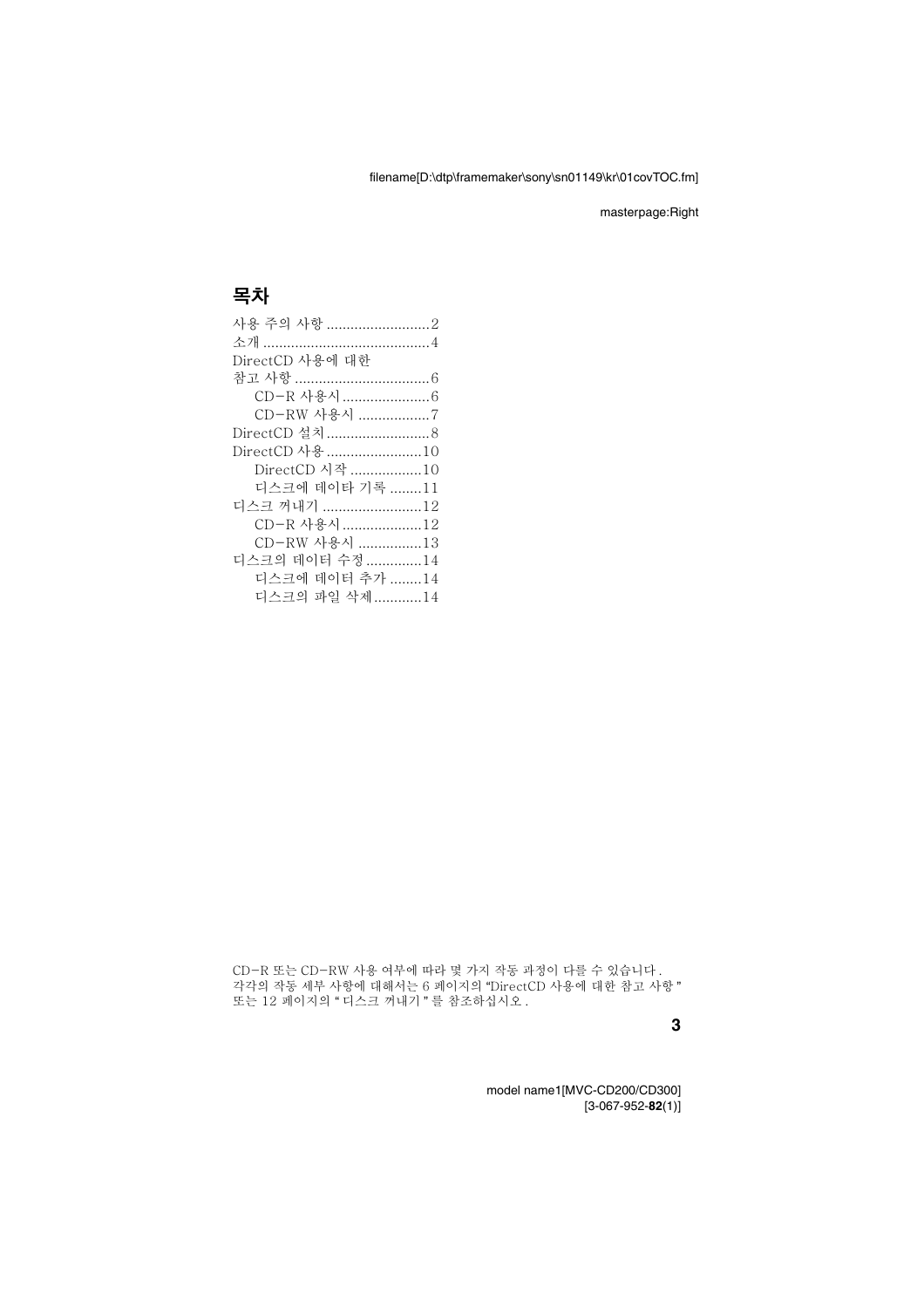### <span id="page-3-0"></span>소개

본 설명서에는 카메라에 제공된 응용 프로그램 소프트웨어인 DirectCD 설치 및 사용 방법이 설명되어 있습니다 . 본 설명서의 내용이 CD-ROM 에 수록된 PDF 파일과 다를 경우, 본 설명서의 내용을 따르십시오.

#### 참고

Macintosh 컴퓨터에는 DirectCD 를 설치할 수 없습니다. 쓰기 방치된 디스크를 읽으려면. 카메라에 제공되는 CD-ROM(SPVD-006) 에 포함된 Adaptec UDF Volume Access 를 컴퓨터의 System 폴더에 복사하고 컴퓨터를 다시 시작하십시오.

#### DirectCD 기능

DirectCD 를 컴퓨터에 설치한 다음 USB 케이블을 사용하여 카메라를 설치할 컴퓨터에 연결하면 다음 작업을 수행할 수 있습니다.

- 카메라로 찍은 이미지 샷을 컴퓨터에 전송하여 컴퓨터에서 재생할 수 있습니다. (쓰기 방지 작업이 필요 없습니다).
- 쓰기 방지를 실행하지 않고도 CD-R/ RW 장착 컴퓨터에서 카메라로 찍은 이미지 샷을 직접 읽고 쓸 수 있습니다.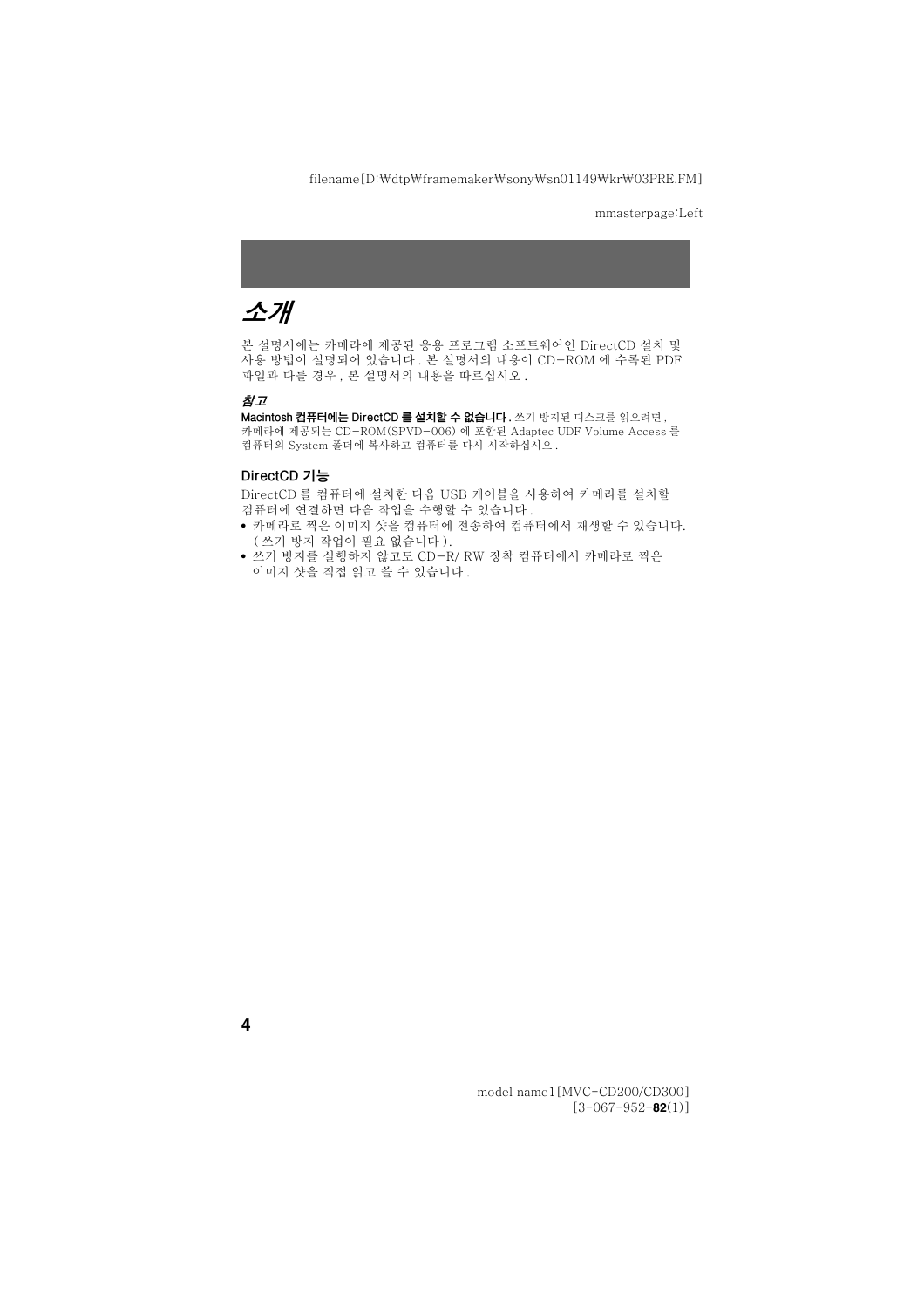#### DirectCD 에 권장되는 Windows 환경

- MMX Pentium 166 MHz 이상 ( 카메라에 DirectCD 를 사용하는 경우 : MMX Pentium 200 MHz 이상 )
- RAM 32MB 이상
- 하드 디스크 여유 공간 45 MB 이상
- 모니터 해상도 800x600, 256 컬러
- Microsoft Internet Explorer 4.01 이상
- OS: Microsoft Windows 95, Windows 98, Windows 98SE, Windows Me, Windows 2000 Professional

#### 카메라와의 USB 연결에 권장되는 Windows 환경

- OS: Microsoft Windows 98, Windows 98SE, Windows Me, Windows 2000 Professional 상기한 OS 는 출고시 설치되어 있어야 합니다. 위에 설명된 운영 체제로 업그레이드한 환경에서의 작업은 보증되지 않습니다.
- CPU: MMX Pentium 200 MHz 이상
- USB 커넥터 기주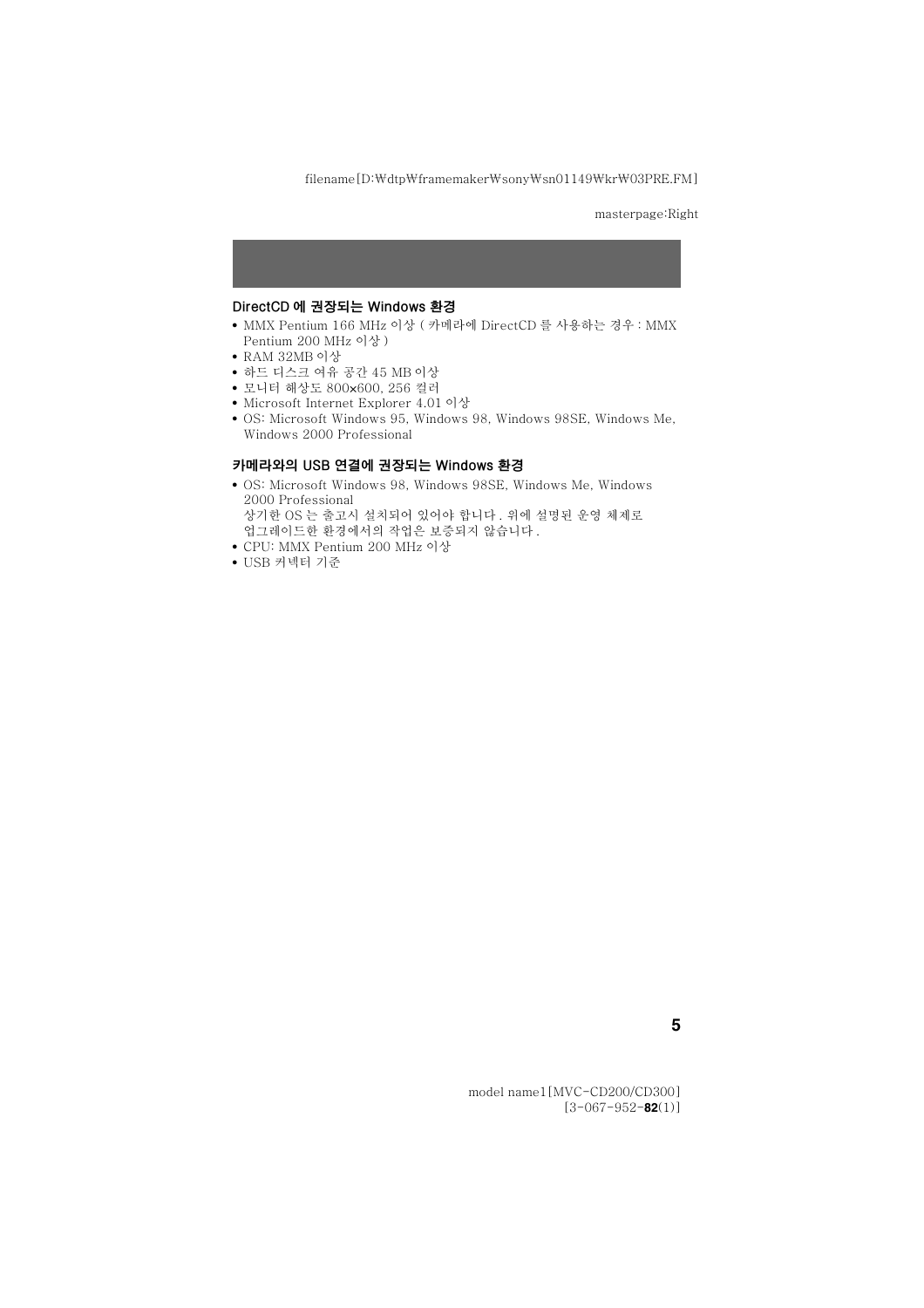### <span id="page-5-2"></span><span id="page-5-0"></span>DirectCD 사용에 대한 참고 사항

#### <span id="page-5-1"></span>CD-R 사용시

제공된 기록용 소프트웨어 DirectCD v3.01c\_S55 에는 USB 커넥터를 사용하는 카메라와 컴퓨터 사양이 필요합니다. 다른 CD-R/RW 기록 소프트웨어가 컴퓨터에 이미 설치되어 있는 경우 다음 목록을 확인하십시오.

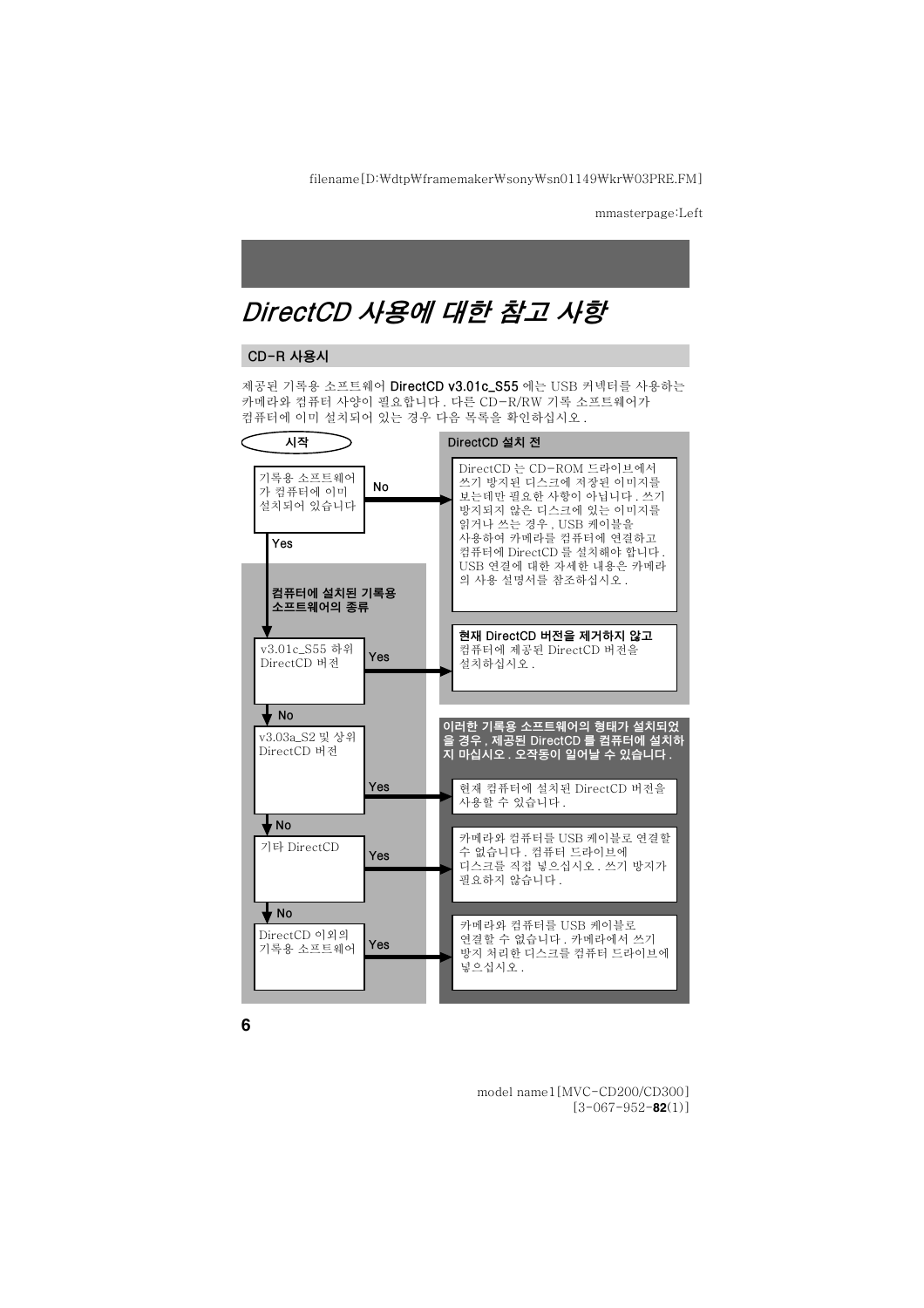#### DirectCD 소프트웨어 버전을 확인하려면

[Start]→[Program]→[Adaptec DirectCD]→[DirectCD Wizard] 수서대로 클릭하십시오. 시작 화면에서 버전을 확인할 수 있습니다.

#### <span id="page-6-0"></span>CD-RW 사용시

- 카메라가 아닌 다른 기기를 사용하여 포맷한 CD-RW 은 사용할 수 없습니다 . 카메라를 사용하여 다시 푸맨하십시오.
- CD-ROM 드라이브나 CD-R 드라이브를 사용하여 CD-RW 상의 이미지를 보려면, 드라이브가 MultiRead 종류인지 확인하십시오.
- CD-RW 드라이브를 사용하면 CD-R 을 사용할 때와 마찬가지로 DirectCD 를 사용할 수 있습니다.

#### 참고

사용중인 CD-R 드라이브 또는 CD-RW 드라이브에 따라 DirectCD 를 사용할 수 없는 경우도 있습니다.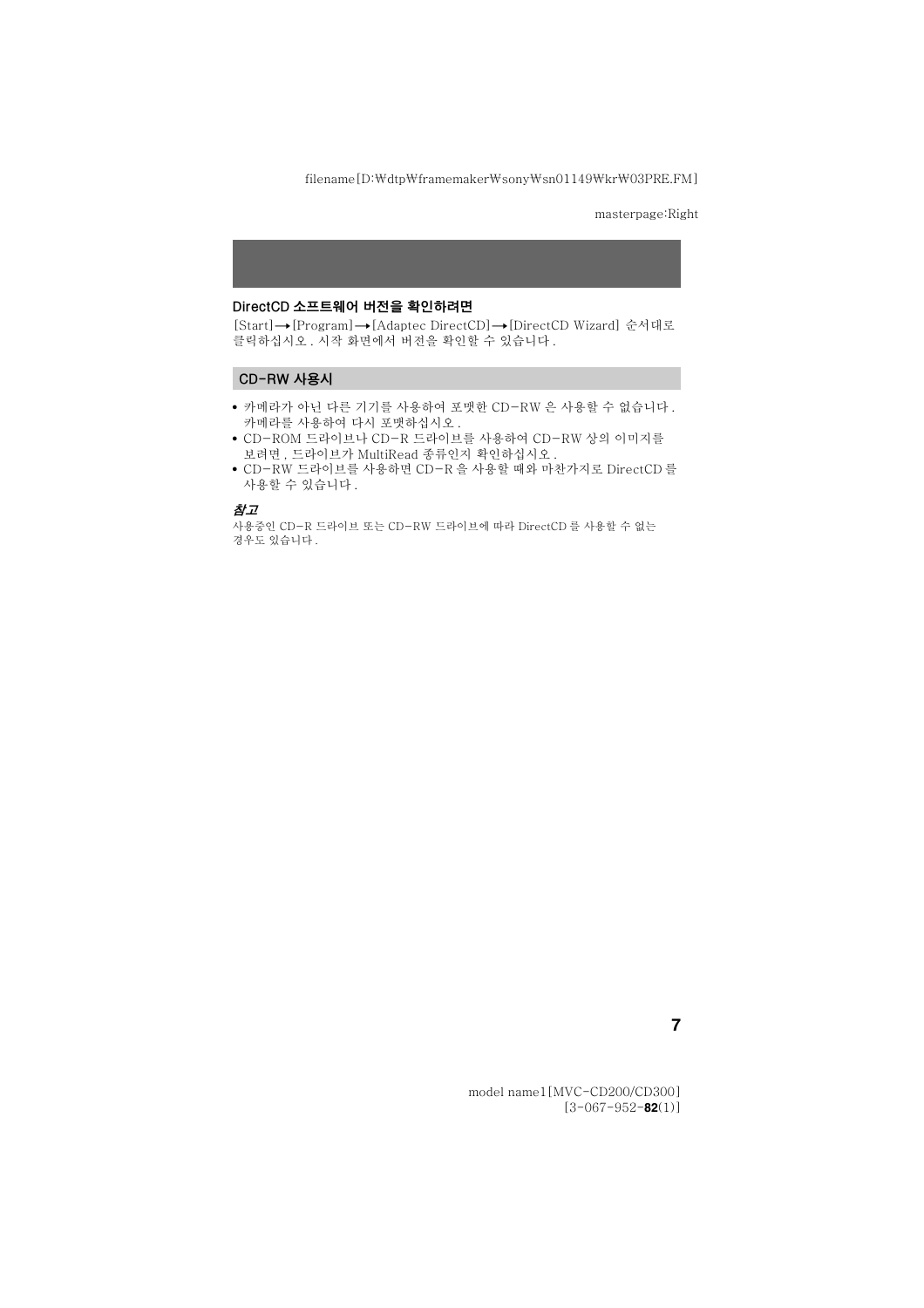### <span id="page-7-0"></span>DirectCD 설치

USB 케이블을 사용하여 카메라를 컴퓨터에 연결할 때는 USB 케이블을 연결하기 전에 USB 드라이버가 설치되어 있는지 확인해야 합니다. 자세한 내용은 카메라의 사용 설명서를 참조하십시오.

#### Windows Me 사용자의 경우

다음 단계에 따라 DirectCD 를 설치하십시오 . 본 설명서의 그림 설명은 영문으로 제공됩니다.

#### **4** 컴퓨터를 켜고 제공된 CD-ROM (SPVD-006)을 컴퓨터의 CD-ROM 드라이브에 넣으십시오.

화면에 다음과 같은 창이 나타납니다.



위의 창이 나타나지 않으면 . CD-ROM 에서 "SETUP. EXE" 을 실행하십시오.

 $\bullet$  언어를 선택하십시오.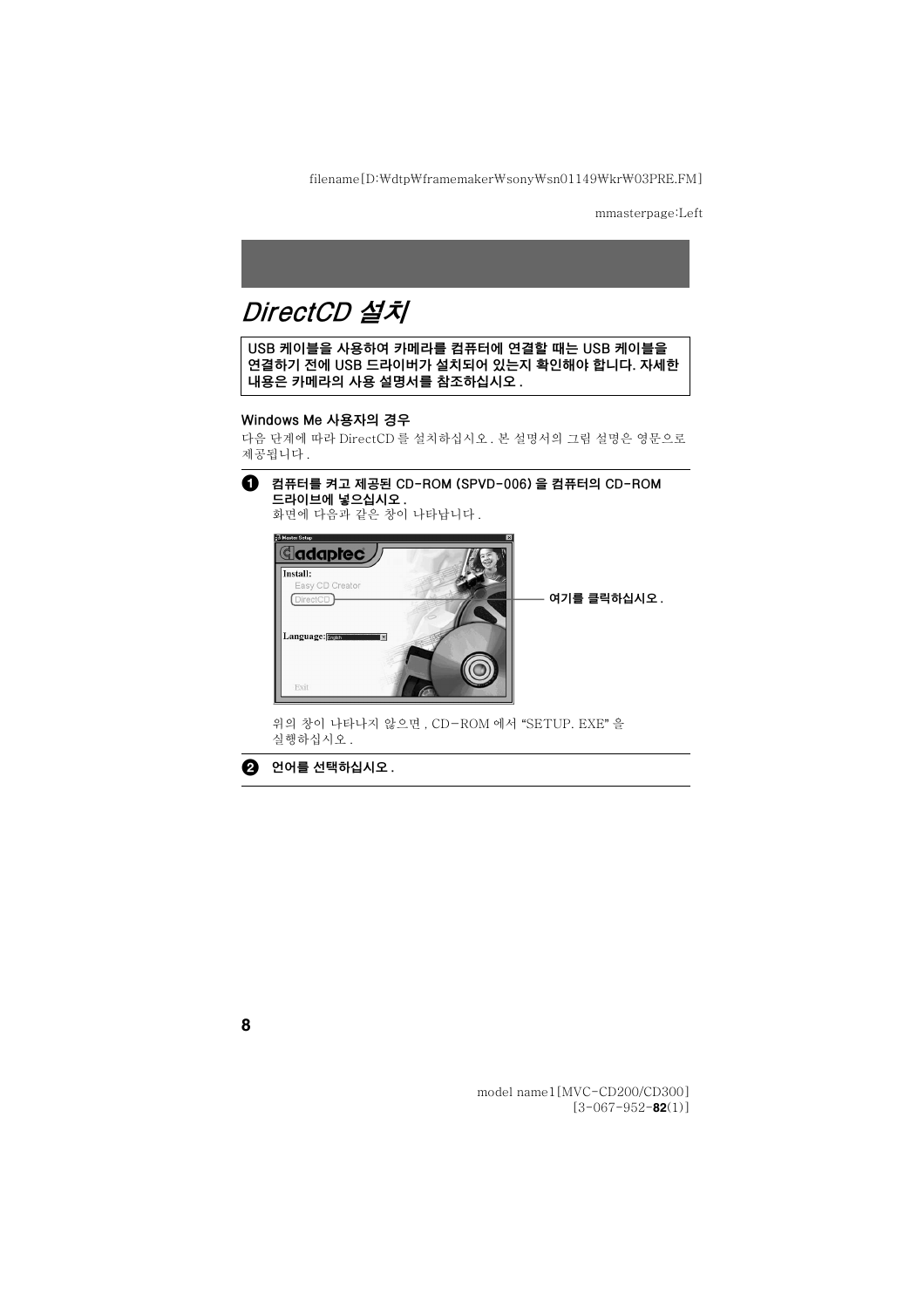

"Setup Complete" 창이 나타납니다.

DirectCD 는 컴퓨터를 다시 시작한 후에 사용할 수 있습니다 . [Yes ....] 옵션을 선택한 다음 [Finish] 를 클릭하십시오.

#### Easy CD Creator 참고 사항

USB 케이블을 사용하여 컴퓨터에 연결된 카메라에서는 Easy CD Creator 를 사용할 수 없습니다.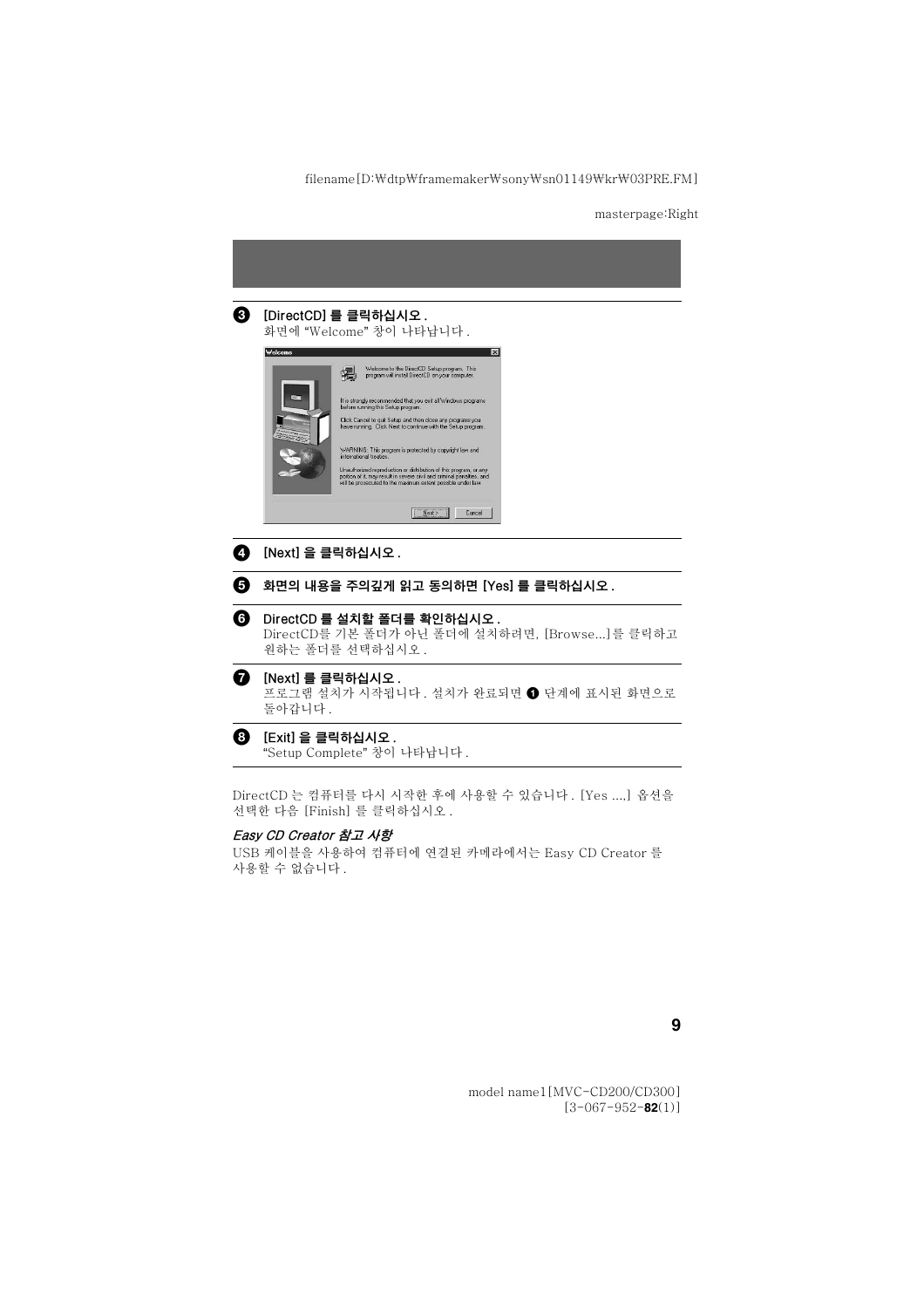### <span id="page-9-0"></span>DirectCD사용

USB 케이블을 사용하여 카메라를 컴퓨터에 연결하기 위해서는 USB 드라이버를 컴퓨터에 설치해야 합니다.

#### USB 드라이버를 설치하기 전에 컴퓨터에 카메라를 연결하지 마십시오 .

USB 드라이버 설치 및 디렉토리에 대한 자세한 내용은 카메라의 사용 설명서를 참조하십시오.

#### 참고

카메라에서 디스크를 꺼내기 전 디스크에 새로운 데이터를 쓸 때는 다음 절차를 사용하여 디스크를 꺼내십시오 (12 페이지 ). 설명된 절차를 무시하고 디스크를 꺼내거나 USB 케이블을 분리하면 디스크에 저장된 데이터가 손상될 수 있습니다 .

#### <span id="page-9-1"></span>DirectCD 시작

DirectCD 를 사용하여 (즉 . DirectCD 화면에서 [Format] 선택하여 ) 디스크를 초기화하지 마십시오 . 디스크는 카메라를 사용하여 초기화해야 합니다.

디스크를 사용하기 위해서는 카메라의 사용 설명서에 설명된 초기화 작업이나 DirectCD 화면에서 [Format] 을 선택하는 작업이 필요하지만 . 이들 작업은 서로 호환성이 없습니다 . 카메라의 사용 설명서에 설명된 " 포맷 "은 CD-RW 의 모든 파잌을 지우는데 \_이는 DirectCD 화면에서 [Format] 의 기능과는 다릅니다 .

#### **4** 컴퓨터를 시작한 후 디스크를 카메라에 넣고 USB 케이블을 사용하여 컴퓨터에 연결하십시오.

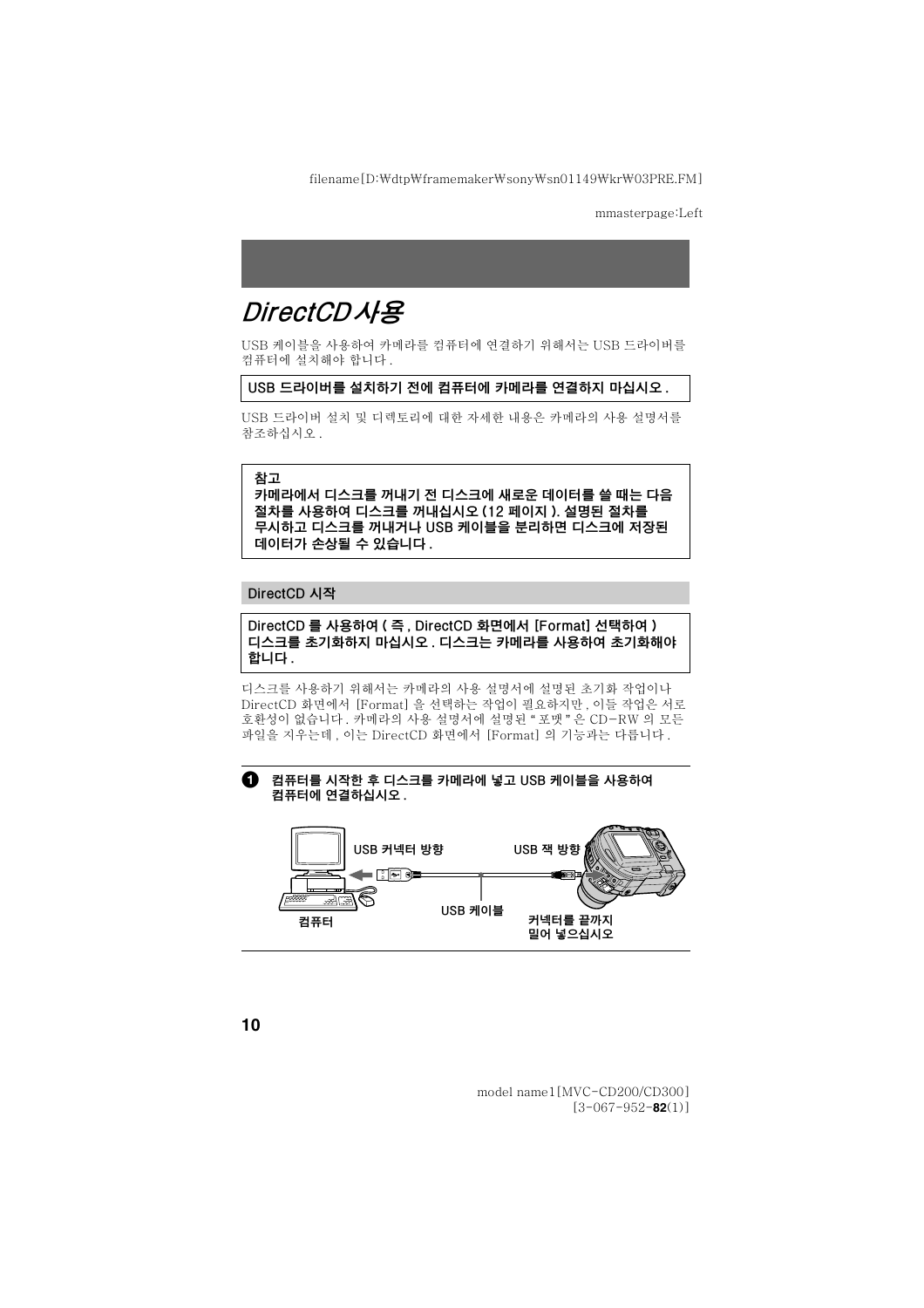#### $\boldsymbol{Q}$  카메라와 컴퓨터를 켜십시오.

화면에 "DirectCD Disc Ready" 가 나타납니다. 화면에 글자가 나타나지 않으면 화면 아래에 있는 Windows 작업 표시줄에서 CD 아이콘을 - ® 더블 클릭하십시오.





#### <span id="page-10-0"></span>디스크에 데이타 기록

DirectCD 디스크로 포맷한 디스크에는 다음과 같은 여러 가지 방법으로 데이터를 기록할 수 있습니다.

- Windows Explorer 에서 디스크 드라이브 아이콘으로 파일 끌어 놓기.
- Windows 응용 프로그램의 File 메뉴에서 [Save As] 를 서택하고 카메라의 ㄷ라이ㅂ 문자 서택
- [Send Tol 명령 사용 .
- Windows 의 DOS 창에서 MS-DOS 명령 프롬프트 사용.

#### 참고

- 이미지의 파일 이름 형식이 DSC0□□□□□ JPG 가 아닌 경우 . 카메라에서 해당 이미지를 재생할 수 없습니다. 자세한 내용은 카메라의 사용 설명서를 참조하십시오.
- 파일 종류에 따라, 서택한 파일을 카메라에서 재생하지 못하는 경우도 있습니다.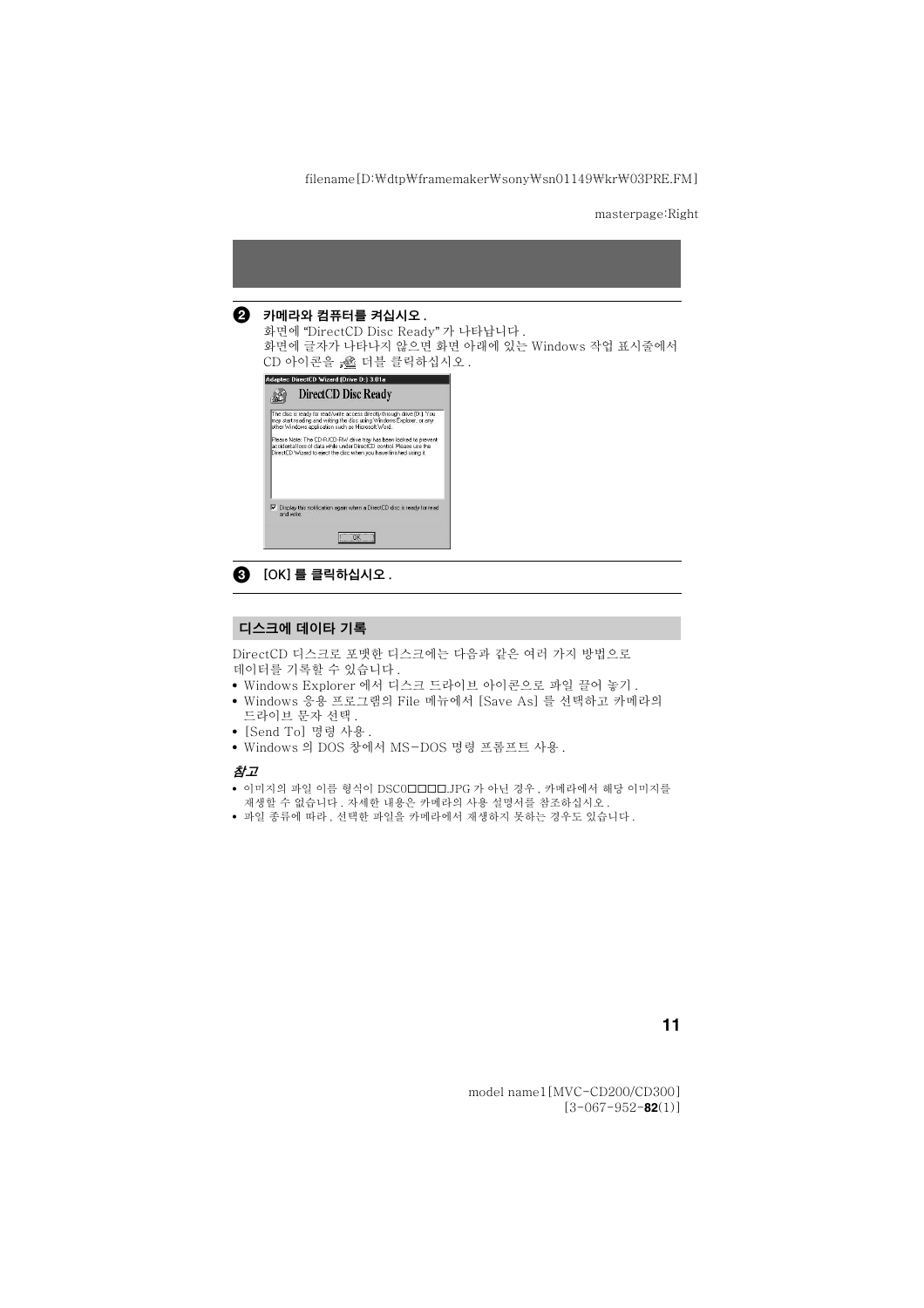## <span id="page-11-2"></span><span id="page-11-0"></span>디스크 꺼내기

#### 참고

디스크에 새로운 데이터를 쓸 때는 카메라에서 디스크를 꺼내기 전에 다음 절차를 사용하십시오 . 설명된 절차를 무시하고 디스크 또는 USB 케이블을 분리하면 디스크에 저장된 데이터가 손상될 수 있습니다. 응용 소프트웨어로 디스크의 파일을 여는 경우 반드시 다음 순서에 따르십시오.

#### <span id="page-11-1"></span>CD-R 사용시

◯ 작업 표시줄에 있는 DirectCD 아이콘을 & 오른쪽 마우스로 클릭하고 드롭 다운 목록 상자에서 [Eiect] 를 선택하십시오.

"Eiect Disc" 창이 나타납니다.

| Adaptec DirectCD Wizard (Drive D:) 3.01a                                                                                                                                                                 |                                                                            |
|----------------------------------------------------------------------------------------------------------------------------------------------------------------------------------------------------------|----------------------------------------------------------------------------|
|                                                                                                                                                                                                          | <b>Eject Disc</b>                                                          |
| Before ejecting the DirectCD disc, please decide if you want to<br>a standard CD-BOM drive<br>C Leave the disc as it is so that it can be read and written<br>through drive letter access in the future. | continue using DirectCD to access it or if you want to read this disc from |
|                                                                                                                                                                                                          |                                                                            |
|                                                                                                                                                                                                          | Protect disc so it cannot be written to again.                             |
|                                                                                                                                                                                                          | Display this wizard next time I eiect a DirectCD disc.                     |
| Help                                                                                                                                                                                                     | Finish<br>Cancel<br><back<br>Next&gt;</back<br>                            |

- $\bullet$  알맞은 옵션을 선택하십시오.
	- 쓰기 방지를 실행하지 않은 경우, 창에서 윗쪽에 있는 옵션을 클릭하십시오.
	- CD-ROM 드라이브상의 이미지를 보기 위해 쓰기 방지를 실행한 경우 . 창에서 아래쪽에 있는 옵션을 클릭하십시오 . 더 이상 디스크에 데이터를 추가하거나 수정하지 않으려고 할 때는, "Protect disc so it cannot be written to again" 옵션을 선택하십시오.

#### <sup>6</sup> ACCESS 램프가 꺼져 있는지 확인한 다음 디스크 덮개를 열고 디스크를 꺼내십시오.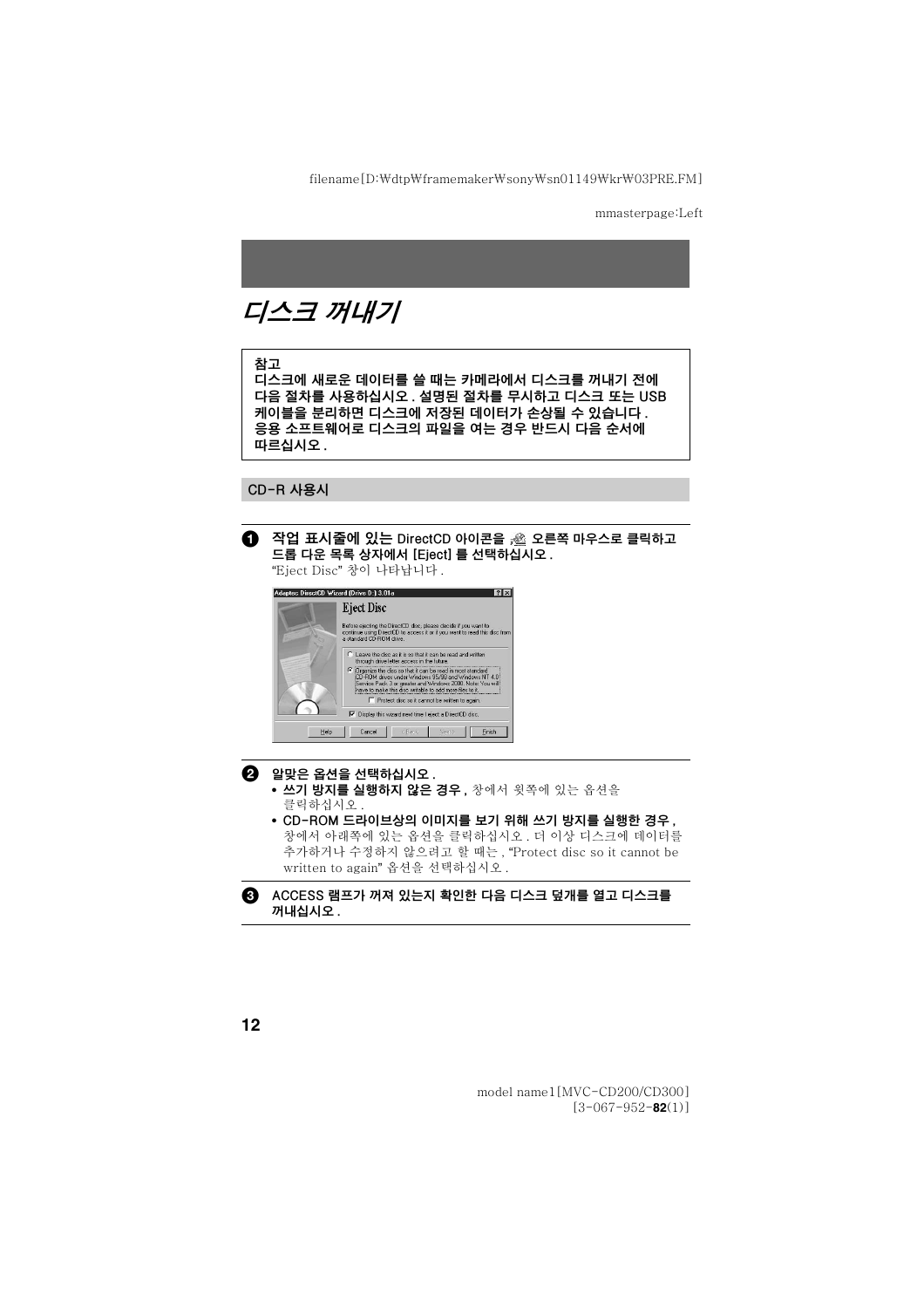#### <span id="page-12-0"></span>CD-RW 사용시



2 ACCESS 램프가 켜져 있는지 확인하고 화면에서 [OK] 를 클릭한 다음 디스크 덮개를 열고 디스크를 꺼내십시오.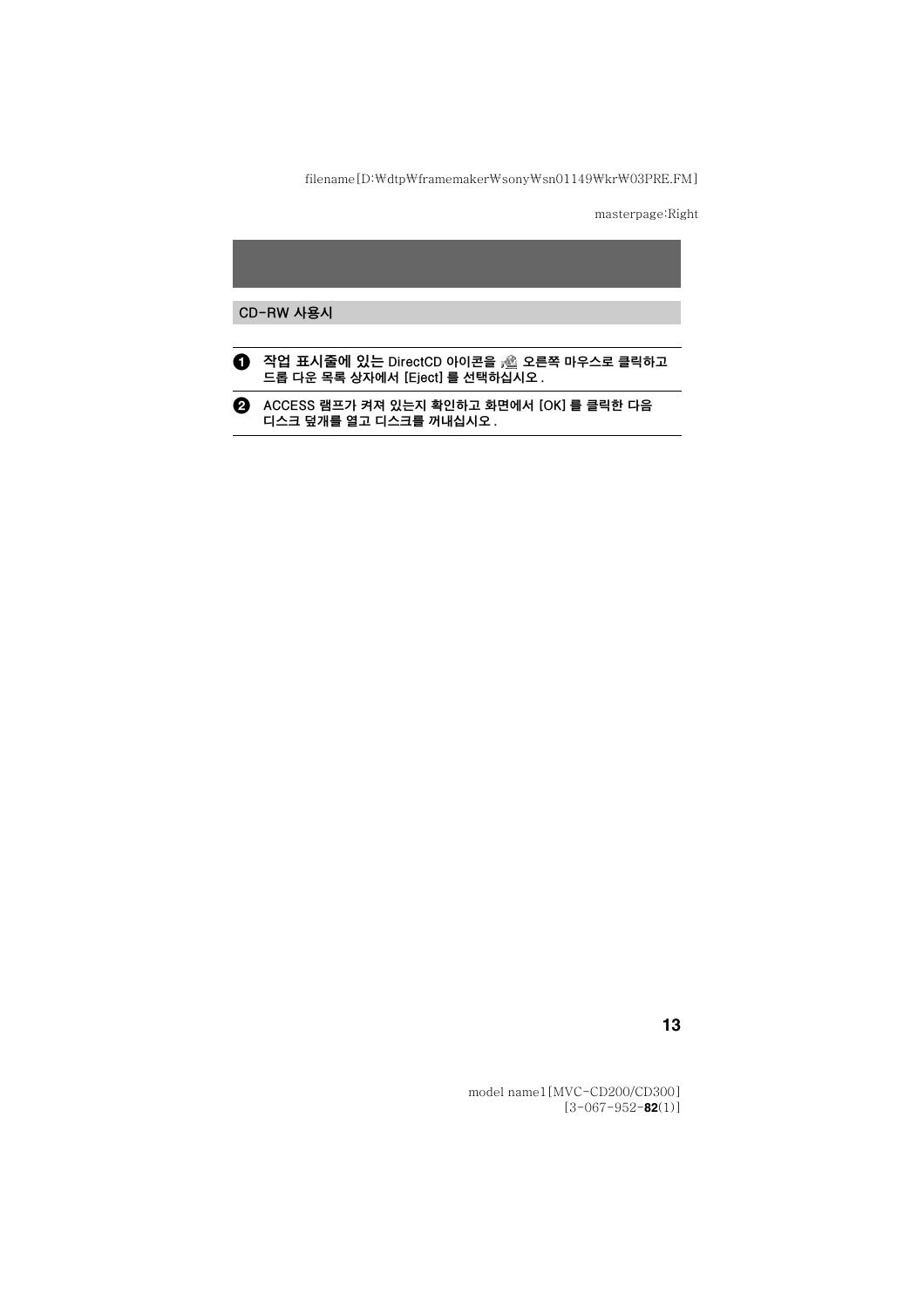## <span id="page-13-0"></span>디스크의 데이터 수정

#### <span id="page-13-1"></span>디스크에 데이터 추가

DirectCD 를 사용하도록 공 디스크를 포맷하면 디스크가 가득 찰 때까지 디스크에 데이터를 추가할 수 있습니다. 다음 단계에 따라 데이터를 추가하십시오.



 $\bigoplus$  디스크를 카메라에 넣고 USB 케이블을 사용하여 카메라를 컴퓨터에 연결하십시오.

❷ "DirectCD Disc Ready" 창이 나타나면 [OK] 를 클릭한 다음 데이터를 디스크에 쓰신시오

#### <span id="page-13-2"></span>디스크의 파일 삭제

디스크에서 파일을 삭제하는 경우, 파일 시스템에서는 파일이 보이지 않지만 (즉, Windows Explorer 에서는 볼 수 없음 ) 파일이 차지하고 있는 스페이스를 다른 파일에서 사용할 수 없습니다.

따라서 디스크에서 파일을 삭제해도 디스크상의 여유 스페이스가 증가되지는 않습니다. 다음 단계에 따라 디스크의 파일을 삭제하십시오.



A. File 메뉴에서 [Delete] 메뉴를 선택하거나 Delete 키를 누르십시오.



서택하 파일이 삭제됩니다.